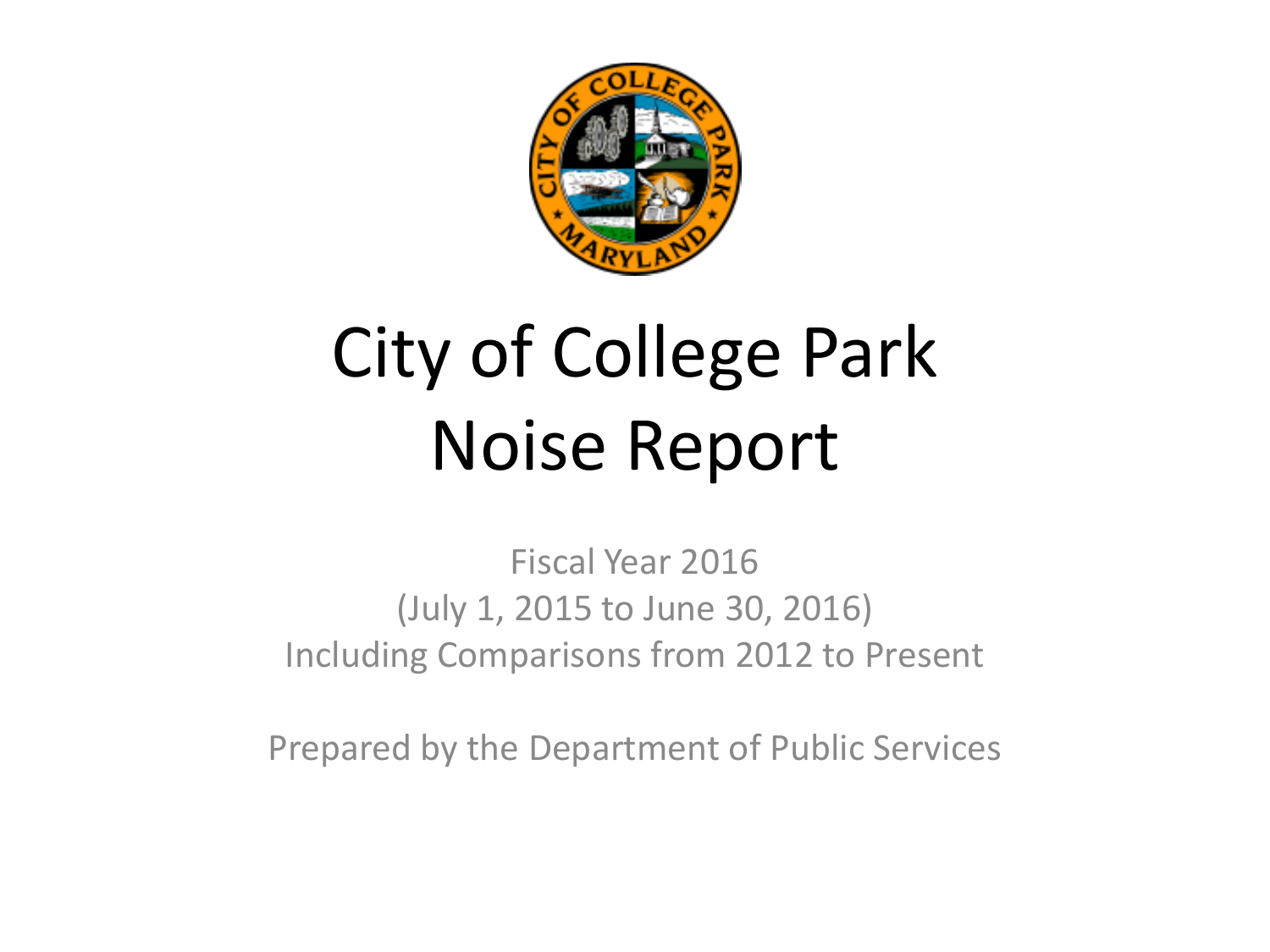#### **Calls to the Hotline Fiscal Year 2016**

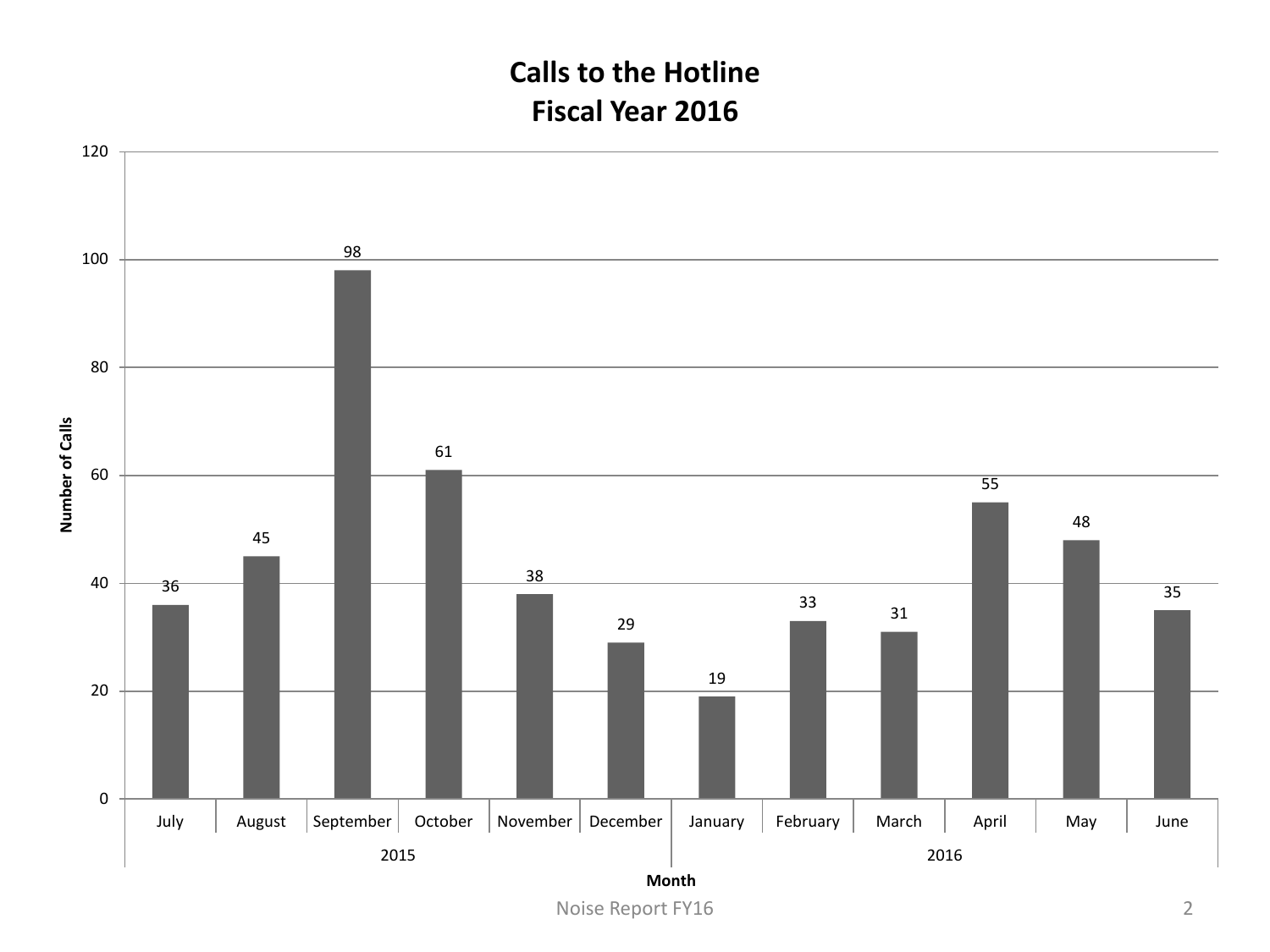#### **Warnings and Municipal Infractions Issued Fiscal Year 2016**



**Month**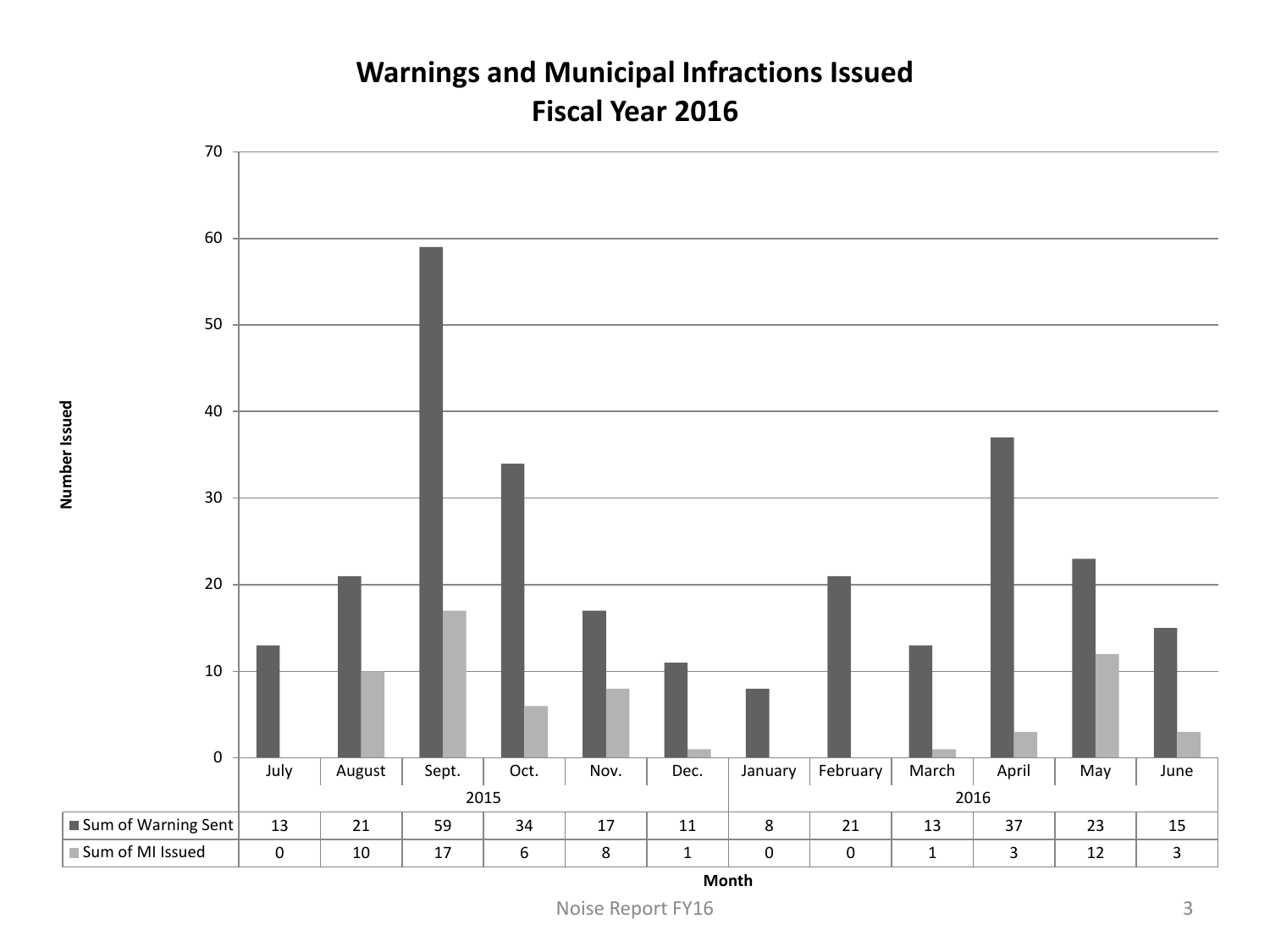



**Number of Calls**

Number of Calls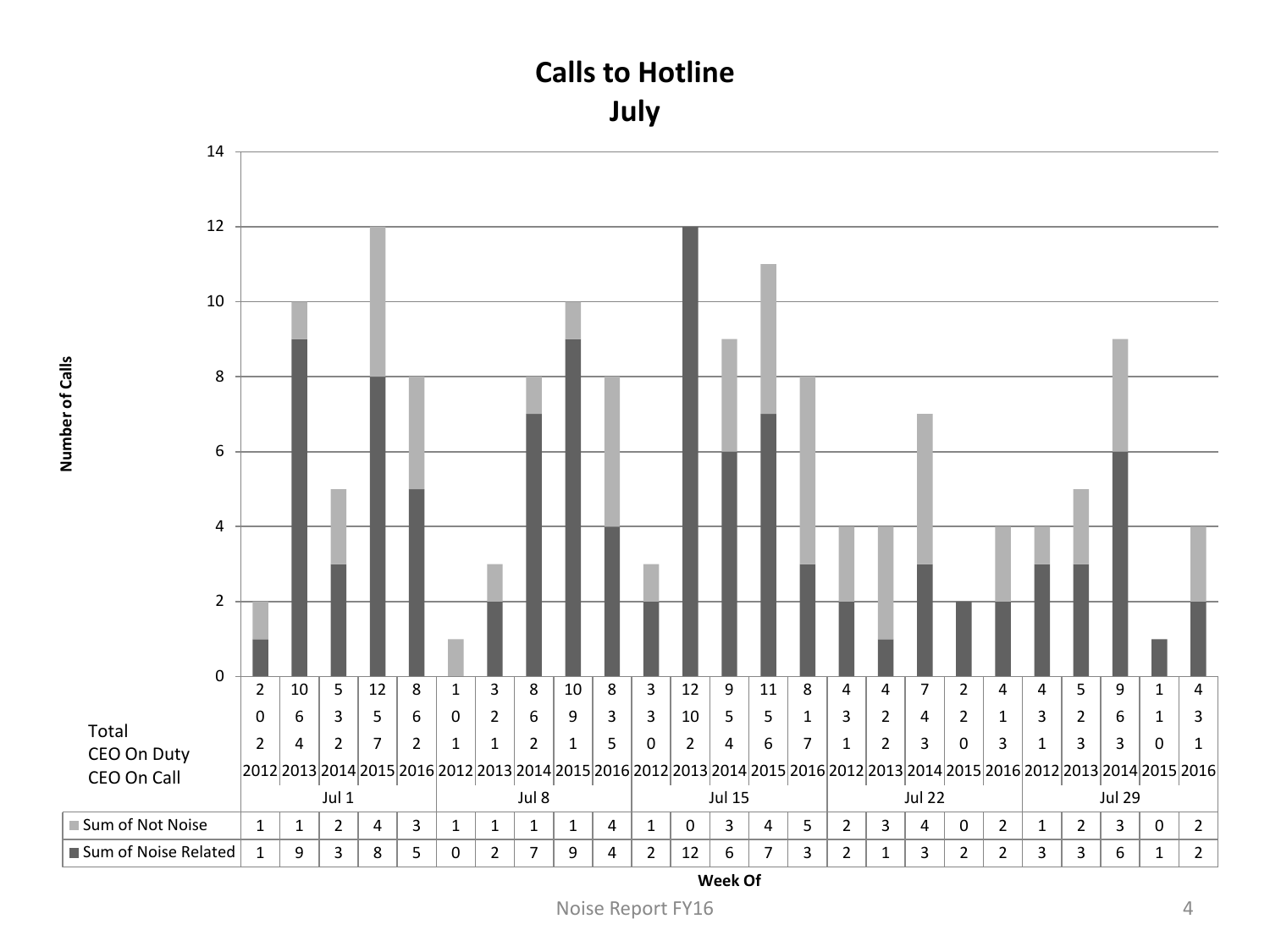#### **Calls to Hotline August**



**Number of Calls**

Number of Calls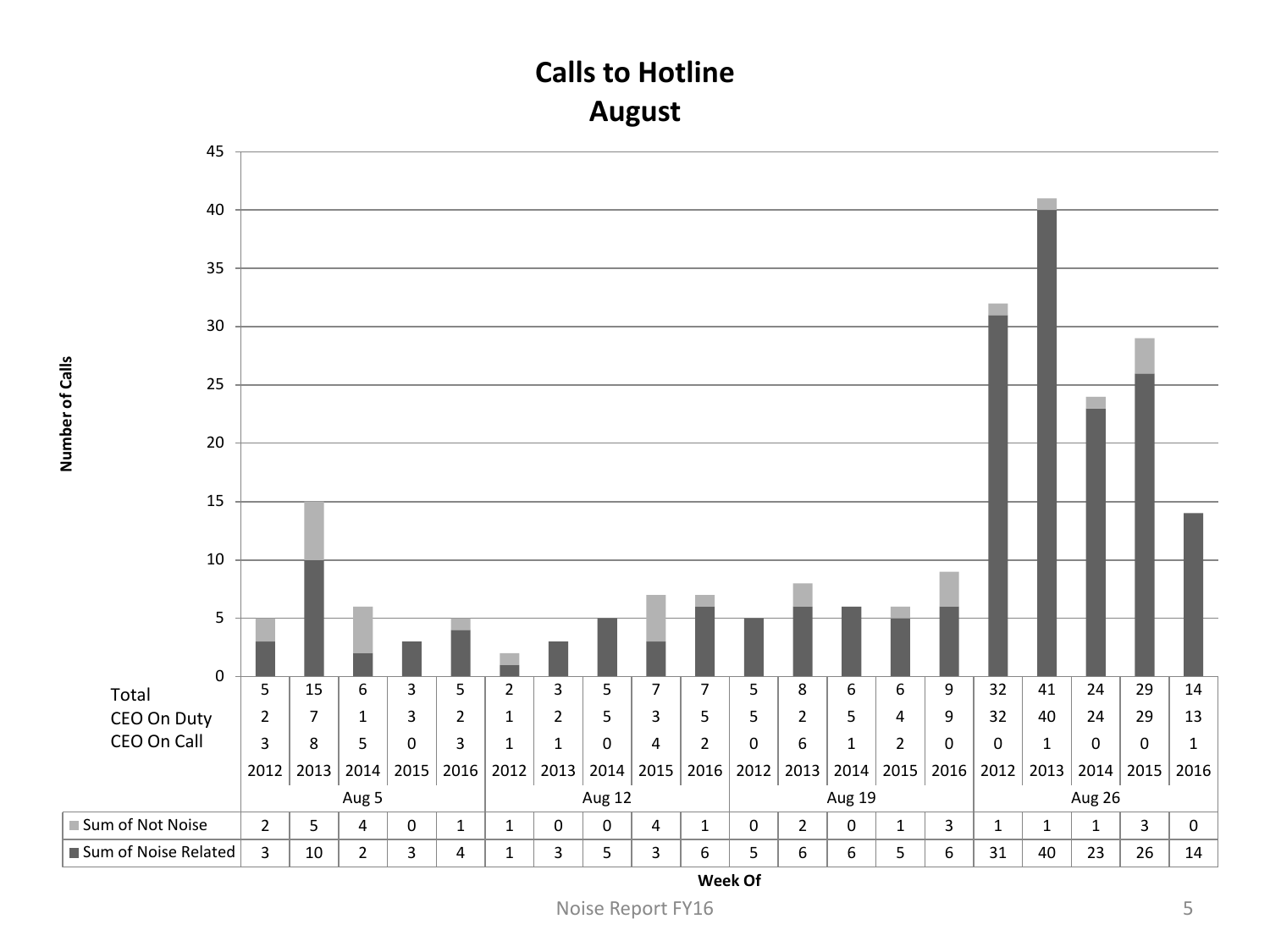### **Calls to Hotline September**

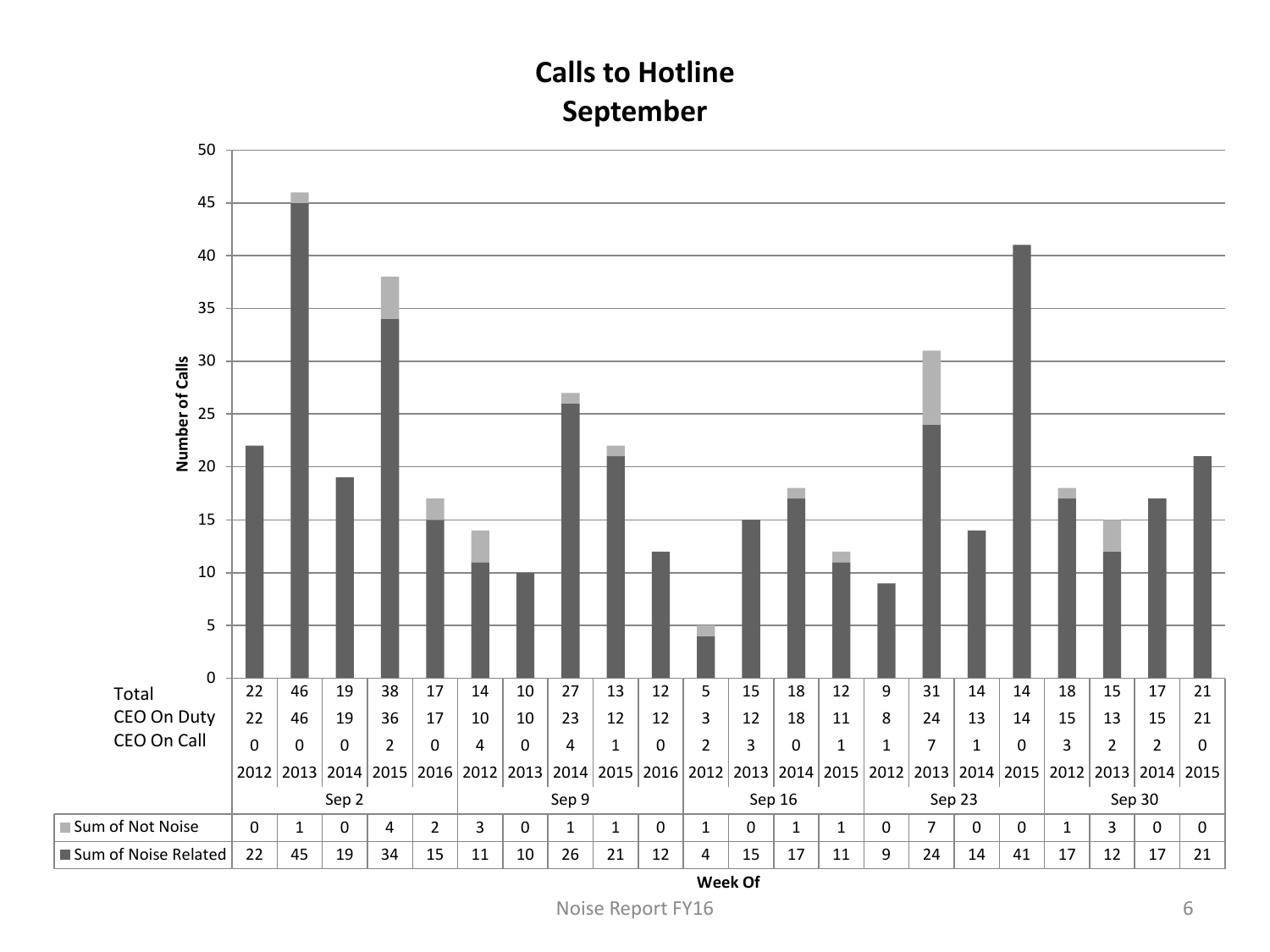#### **Calls to Hotline October**



**Number of Calls**

Number of Calls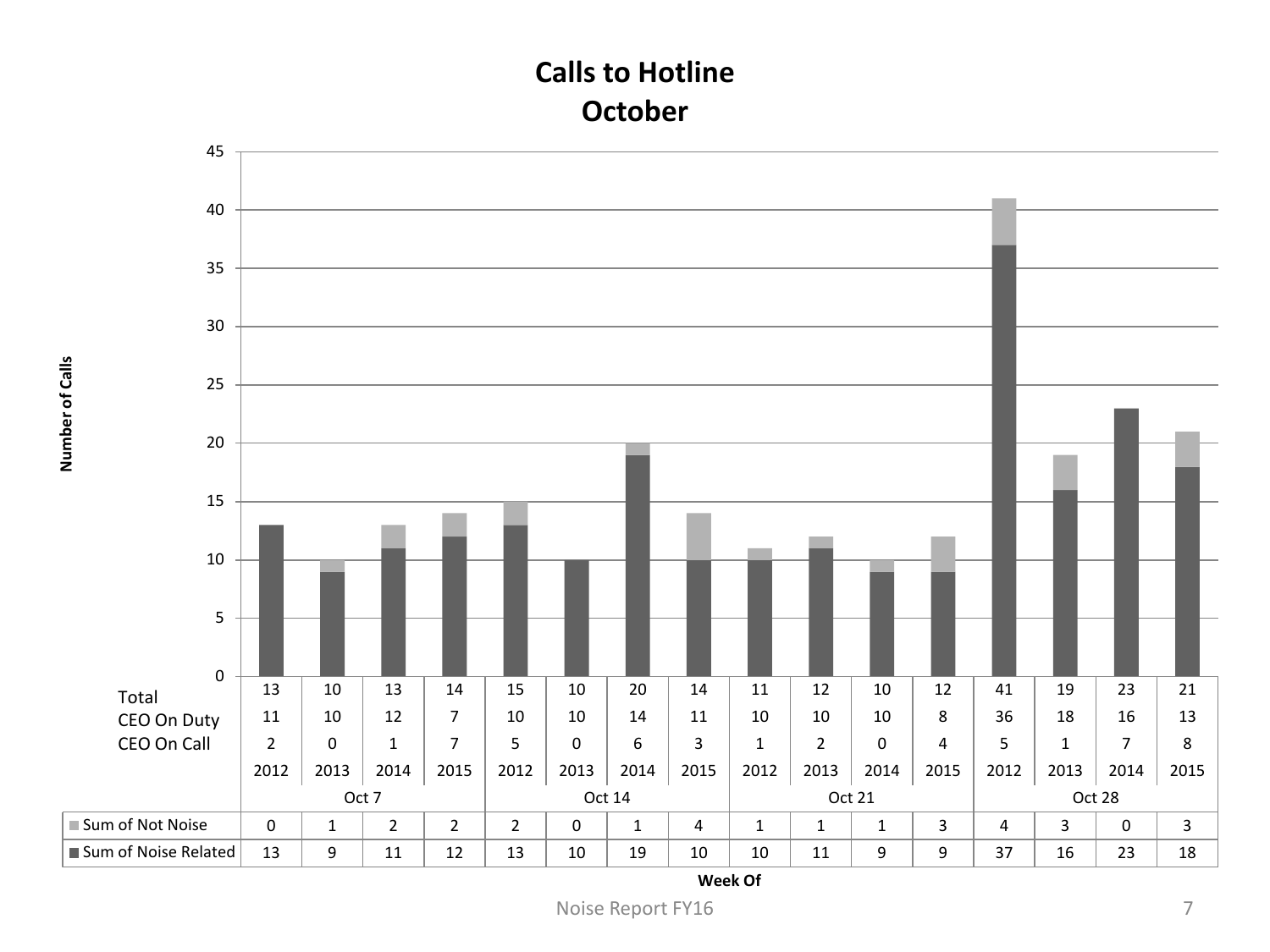#### **Calls to Hotline November**

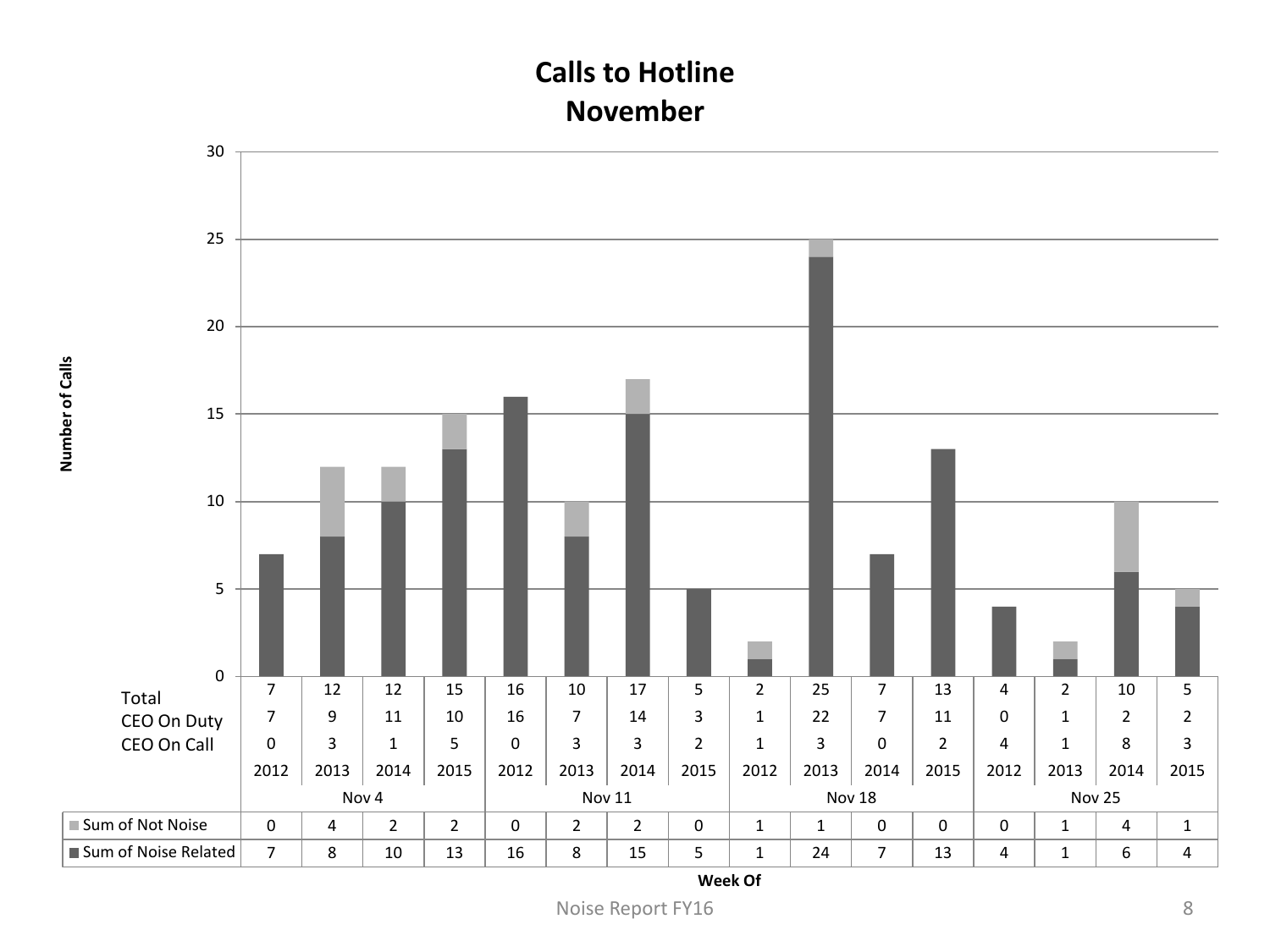#### **Calls to Hotline December**

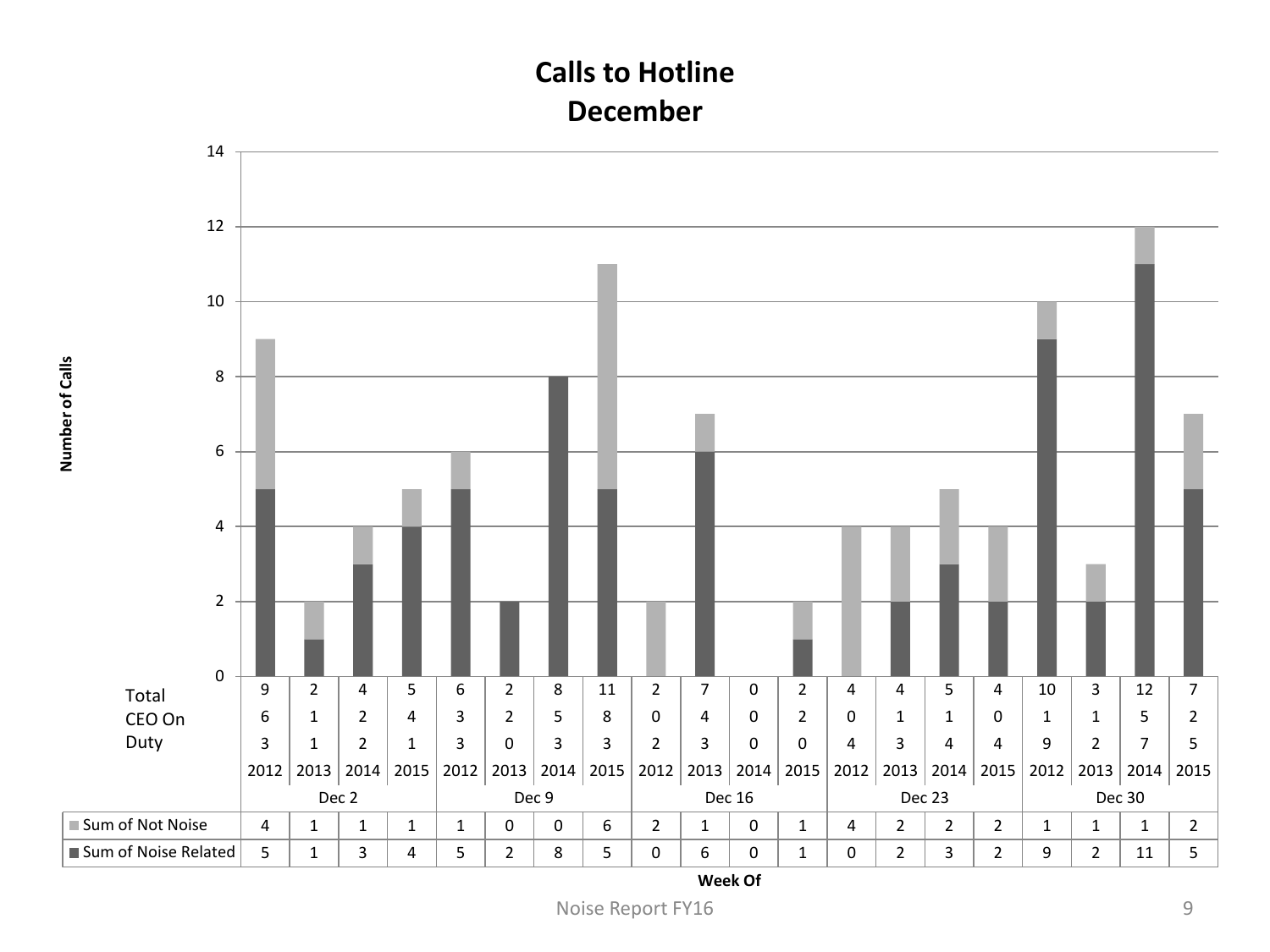#### **Calls to Hotline January**

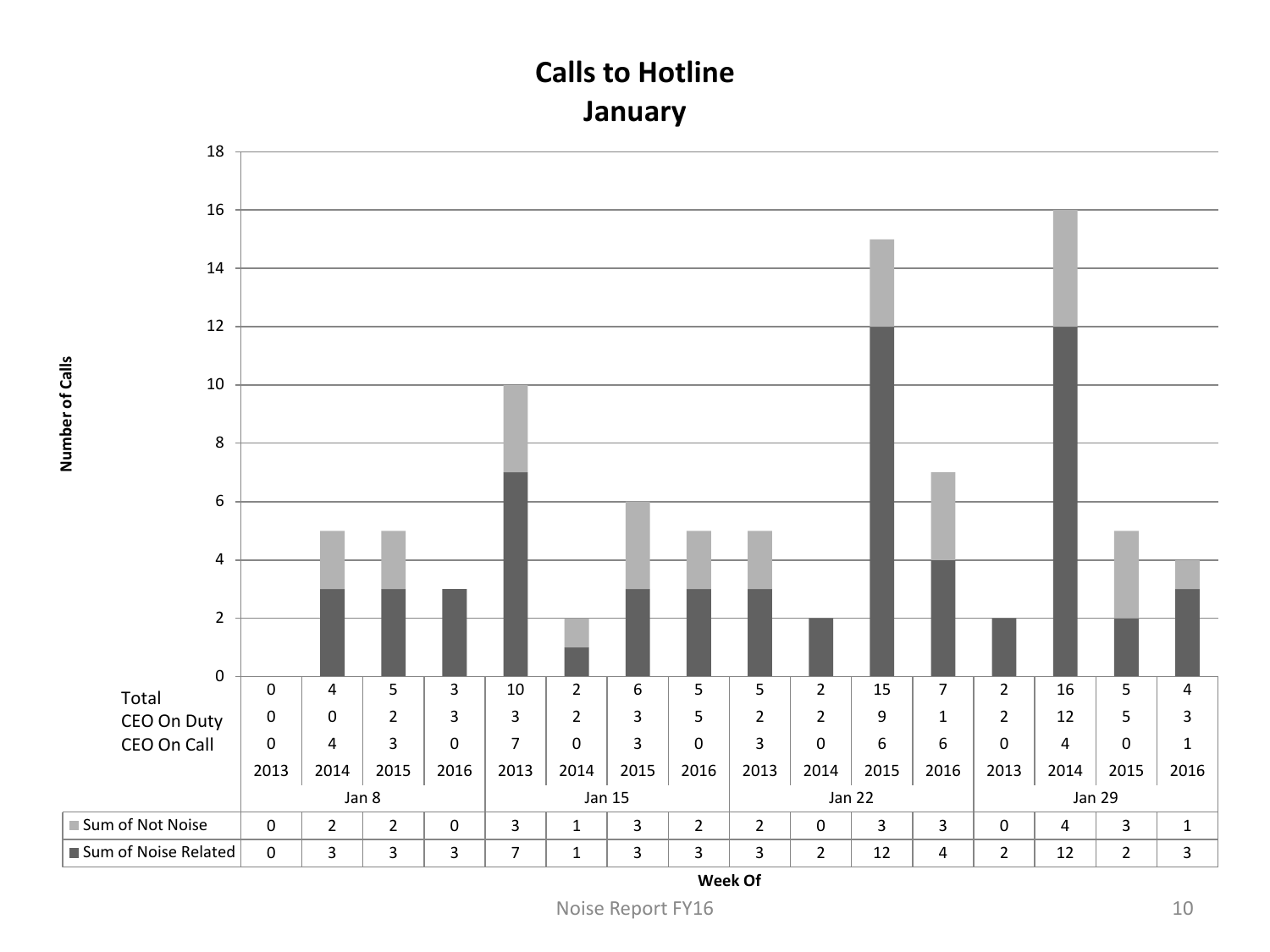### **Calls to Hotline February**

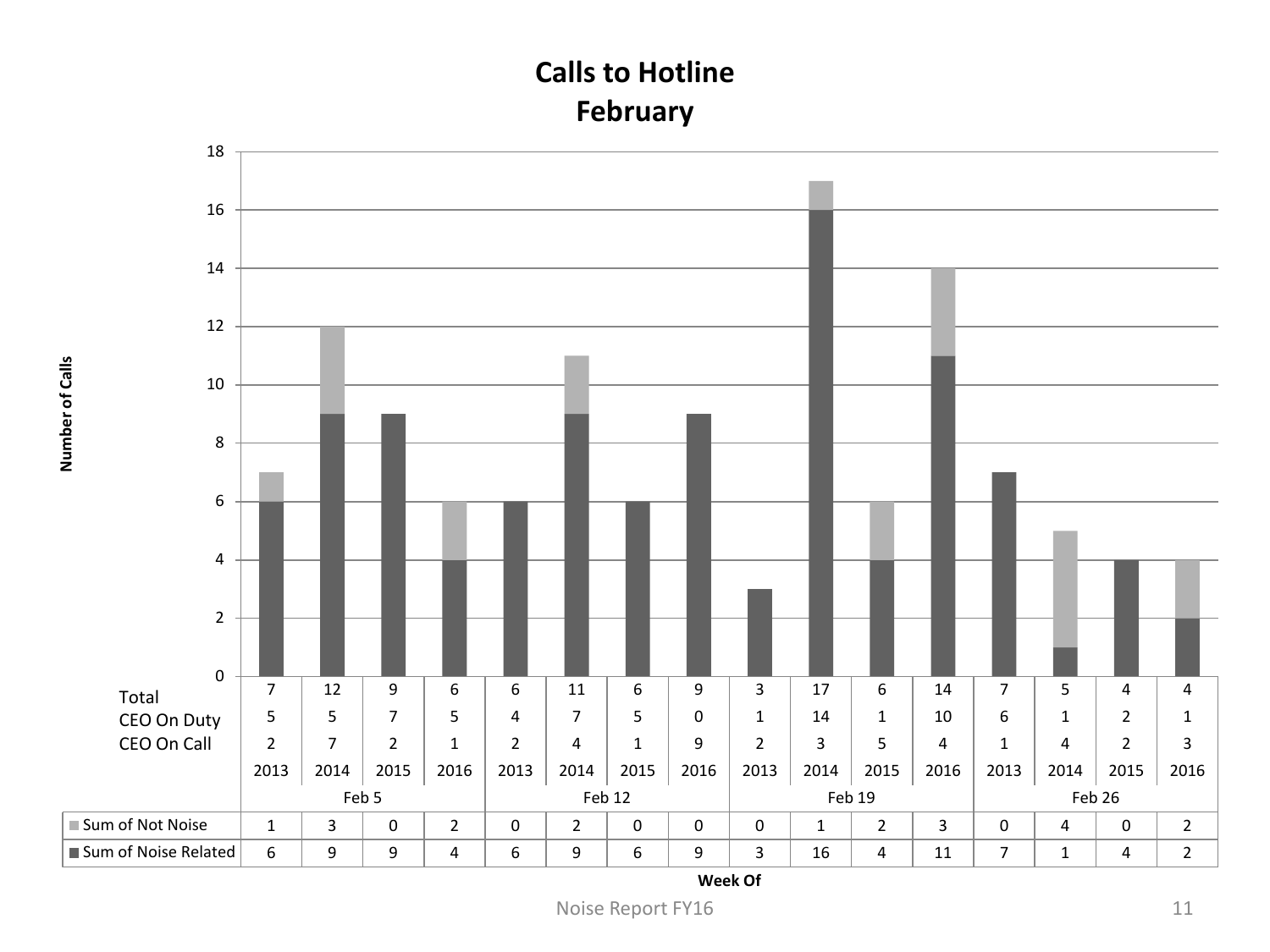#### **Calls to Hotline March**



**Number of Calls**

Number of Calls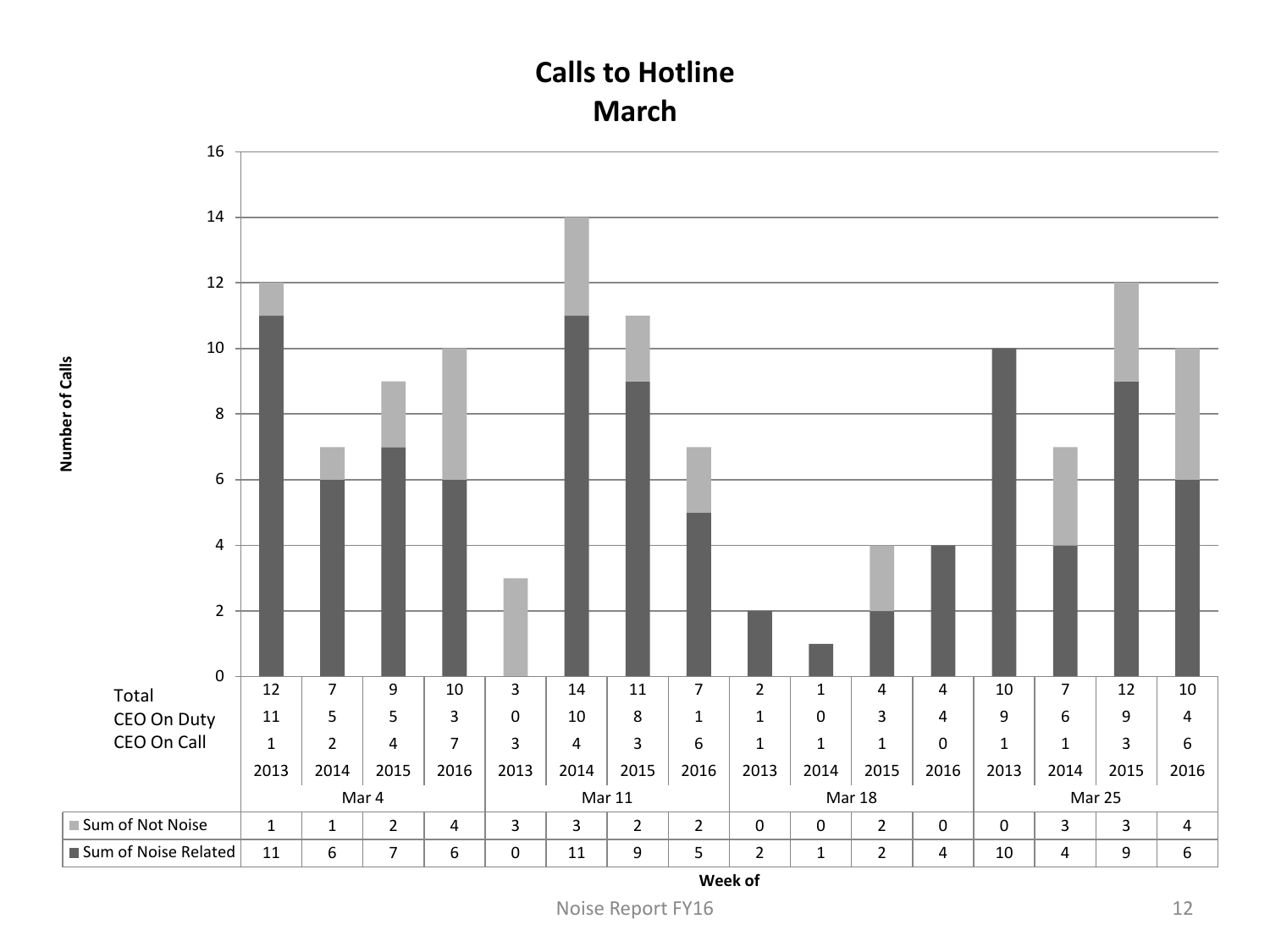#### **Calls to Hotline April**



**Number of Calls**

Number of Calls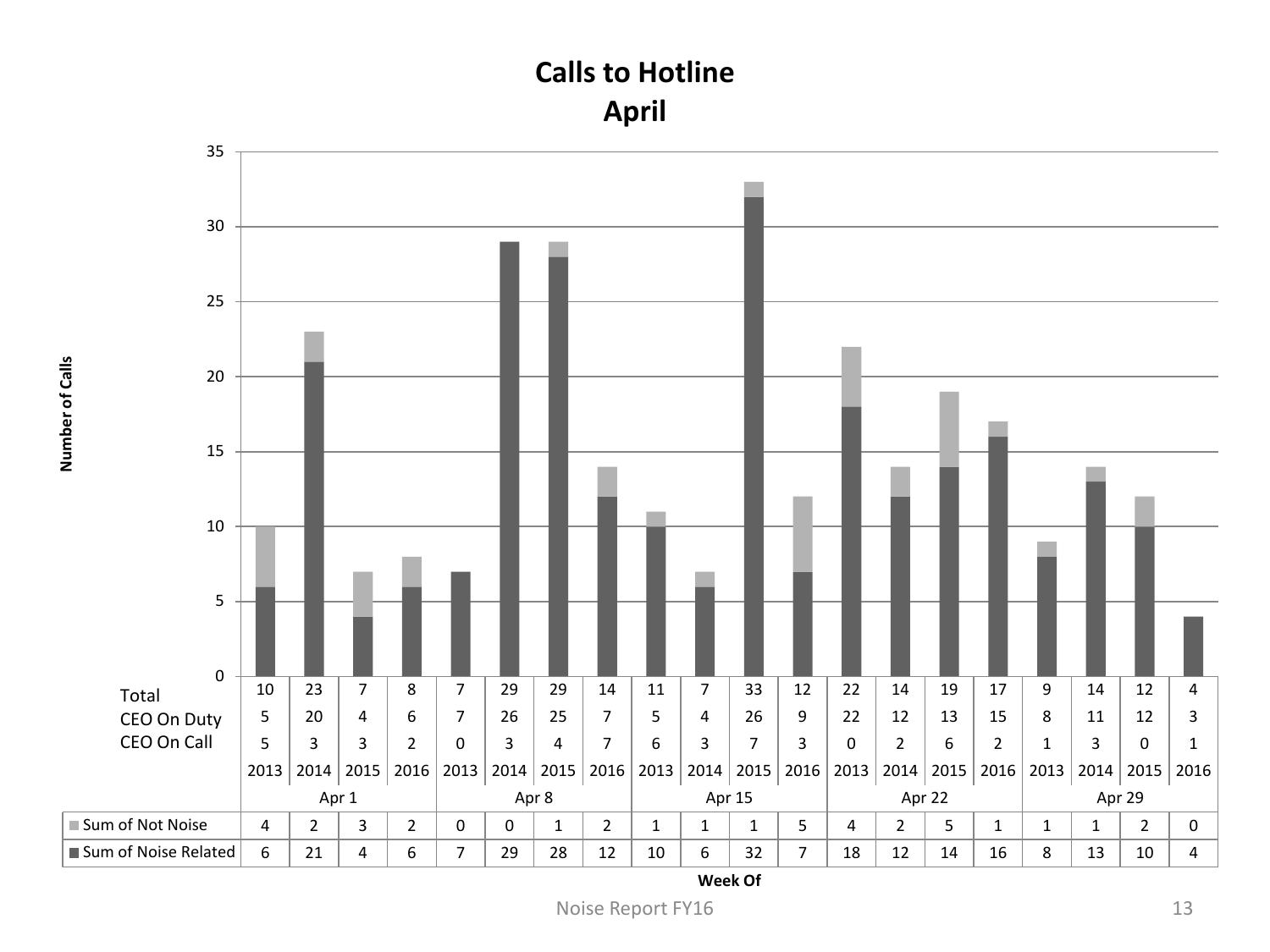#### **Calls to Hotline May**

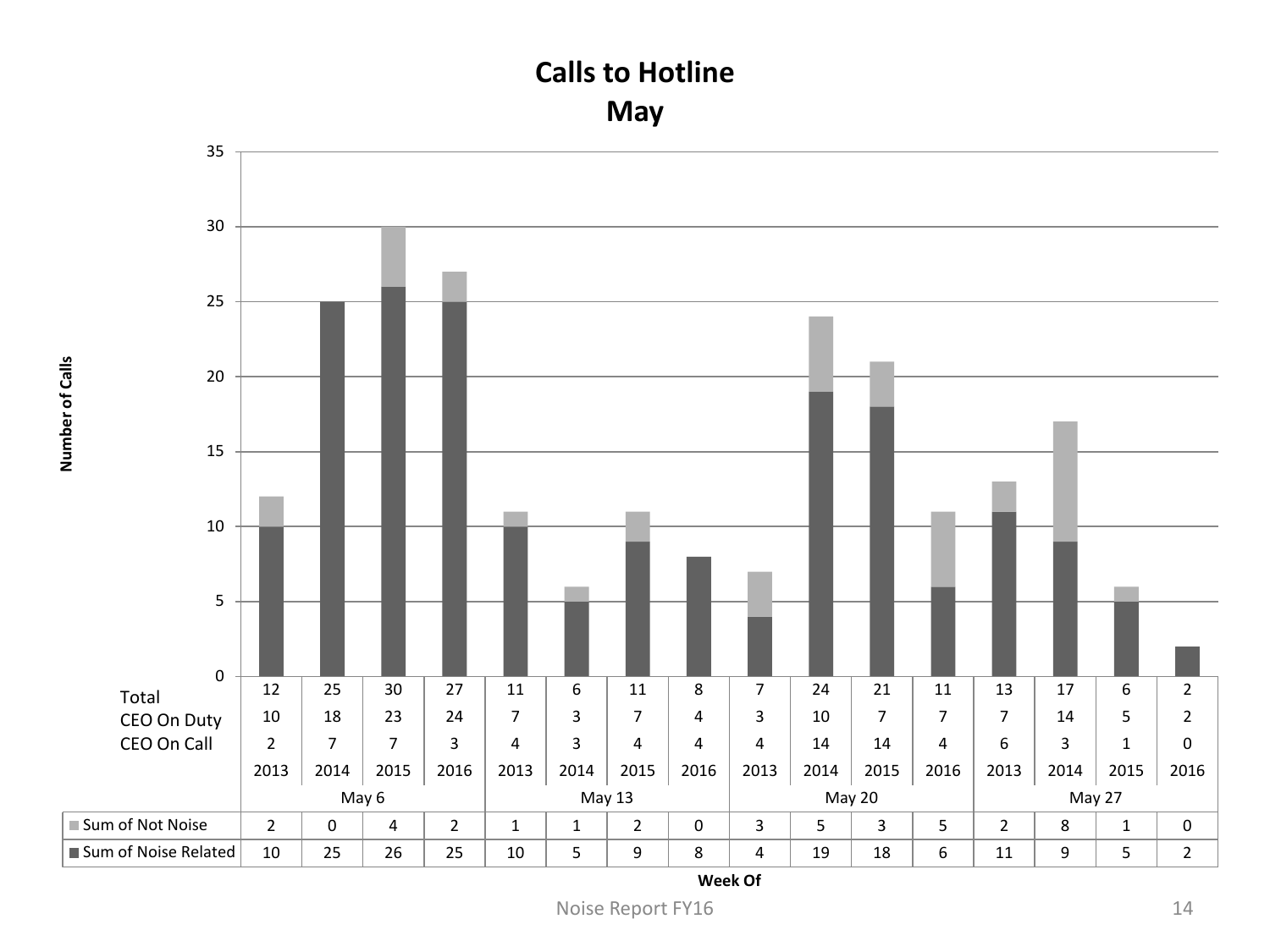#### **Calls to Hotline June**



**Number of Calls**

Number of Calls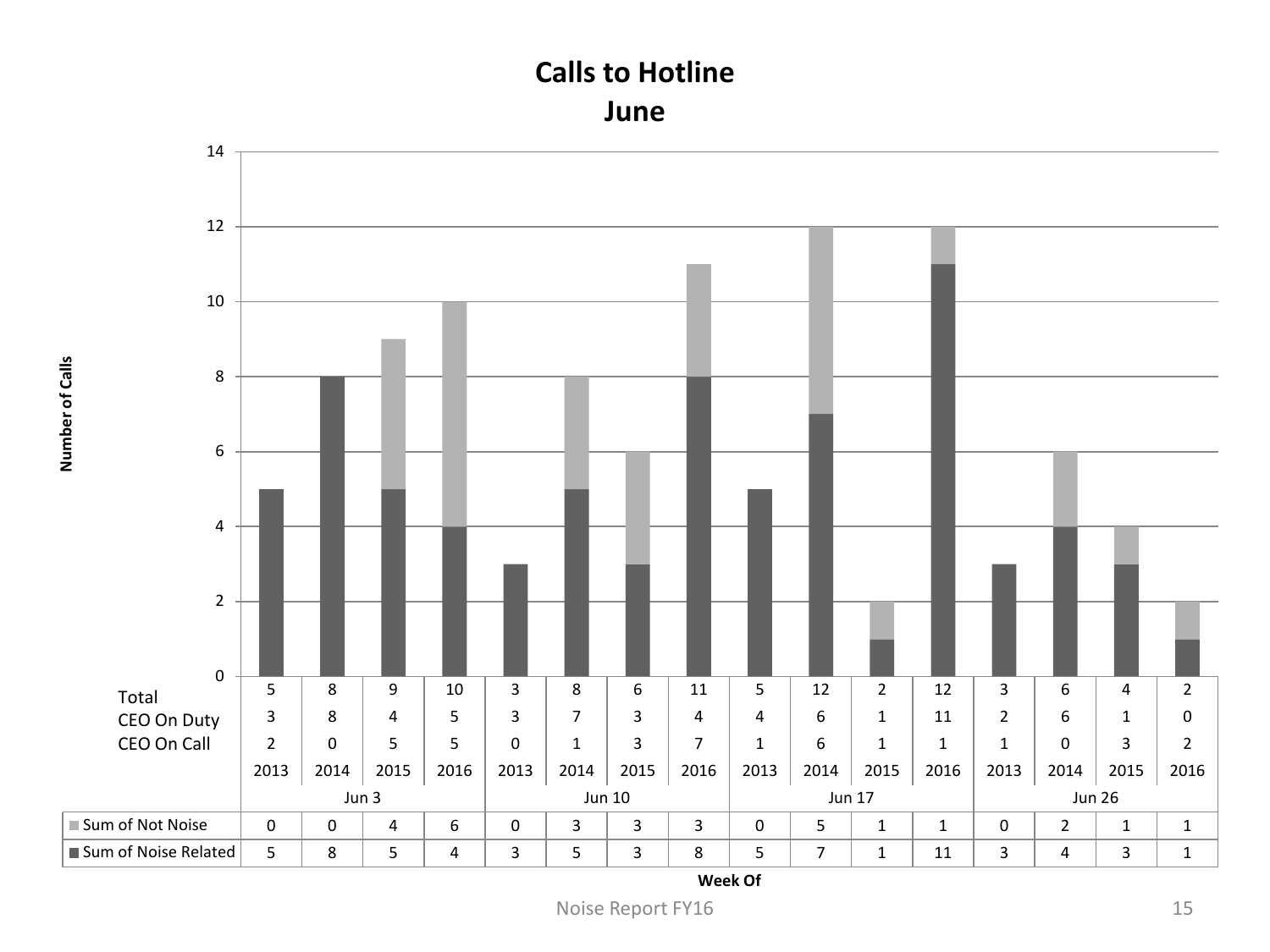#### **Warnings and Municipal Infractions Issued July**

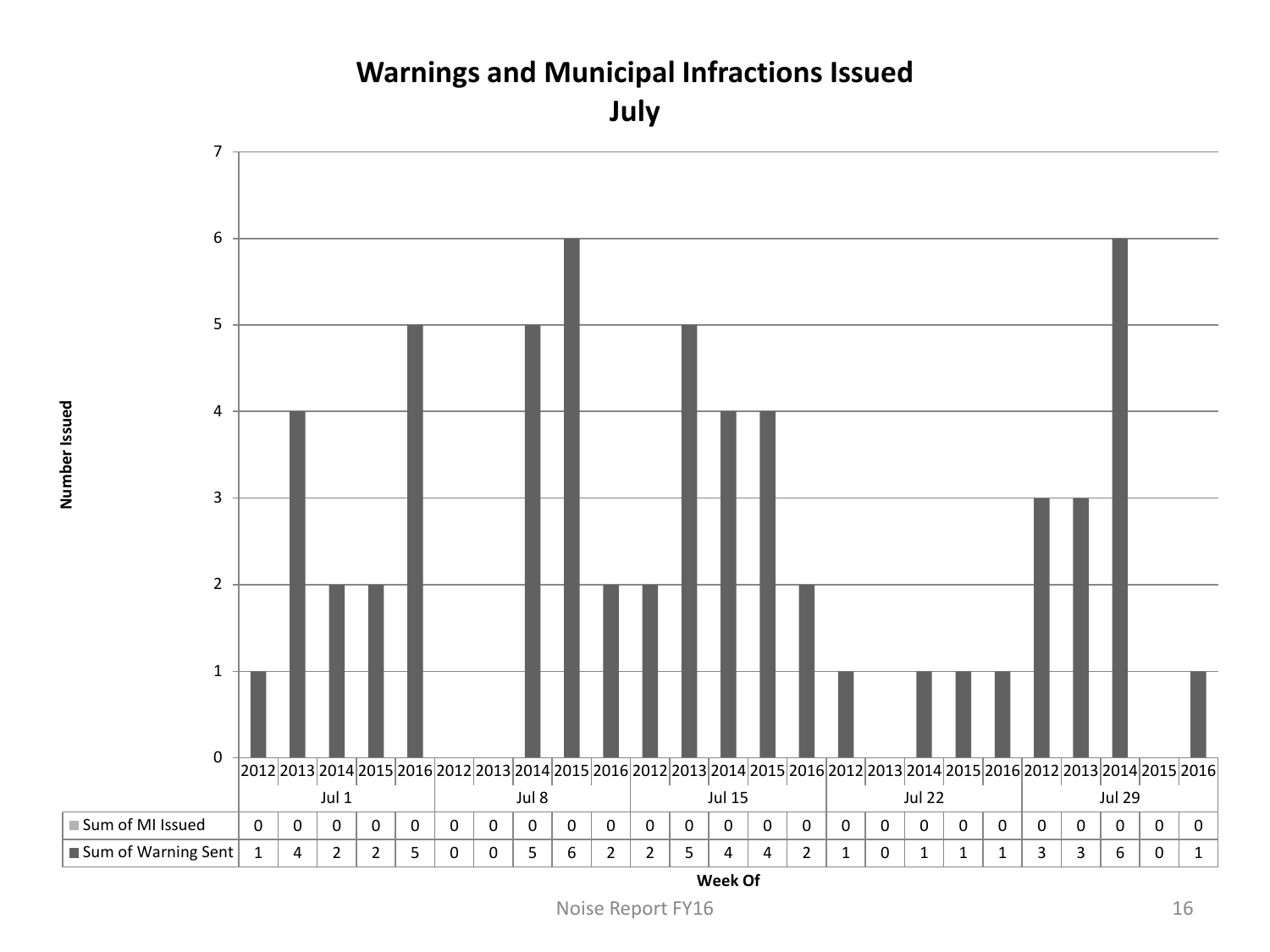## 2012 2013 2014 2015 2016 2012 2013 2014 2015 2016 2012 2013 2014 2015 2016 2012 2013 2014 2015 2016 Aug 5 Aug 12 Aug 19 Aug 26 Sum of MI Issued 0 0 0 0 0 1 1 0 1 0 0 0 0 0 0 8 7 3 9 1 ■Sum of Warning Sent | 1 | 4 | 2 | 2 | 4 | 0 | 2 | 5 | 0 | 3 | 5 | 4 | 2 | 4 | 6 | 14 | 26 | 19 | 15 | 9 0 5 10 15 20 25 30 35 **Number Issued August**

## **Warnings and Municipal Infractions Issued**

Noise Report FY16 17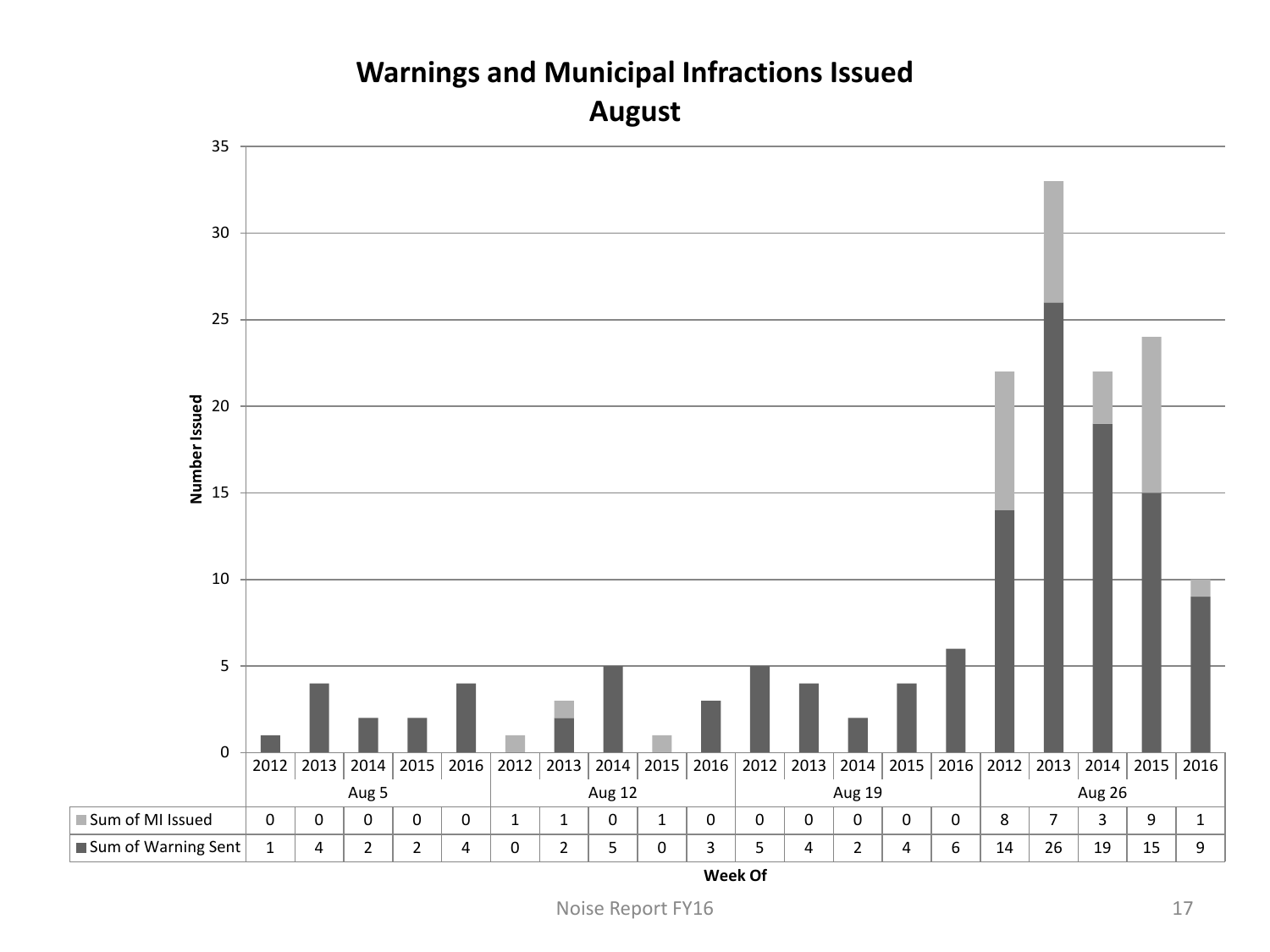## 2012 2013 2014 2015 2016 2012 2013 2014 2015 2012 2013 2014 2015 2016 2012 2013 2014 2015 2012 2013 2014 2015 Sep 9 Sep 16 Sep 2 Sep 23 Sep 30 Sum of MI Issued | 1 | 0 | 3 | 0 | 0 | 0 | 1 | 2 | 0 | 6 | 4 | 2 | 8 | 3 | 0 | 1 | 4 | 2 | 4 | 0 | 0 | 7 Sum of Warning Sent | 7 | 8 | 18 | 9 | 11 | 2 | 11 | 12 | 11 | 12 | 27 | 13 | 17 | 12 | 9 | 15 | 10 | 10 | 12 | 4 | 15 | 12 0 5 10 15 20 25 30 35 **Number Issued**

#### **Warnings and Municipal Infractions Issued September**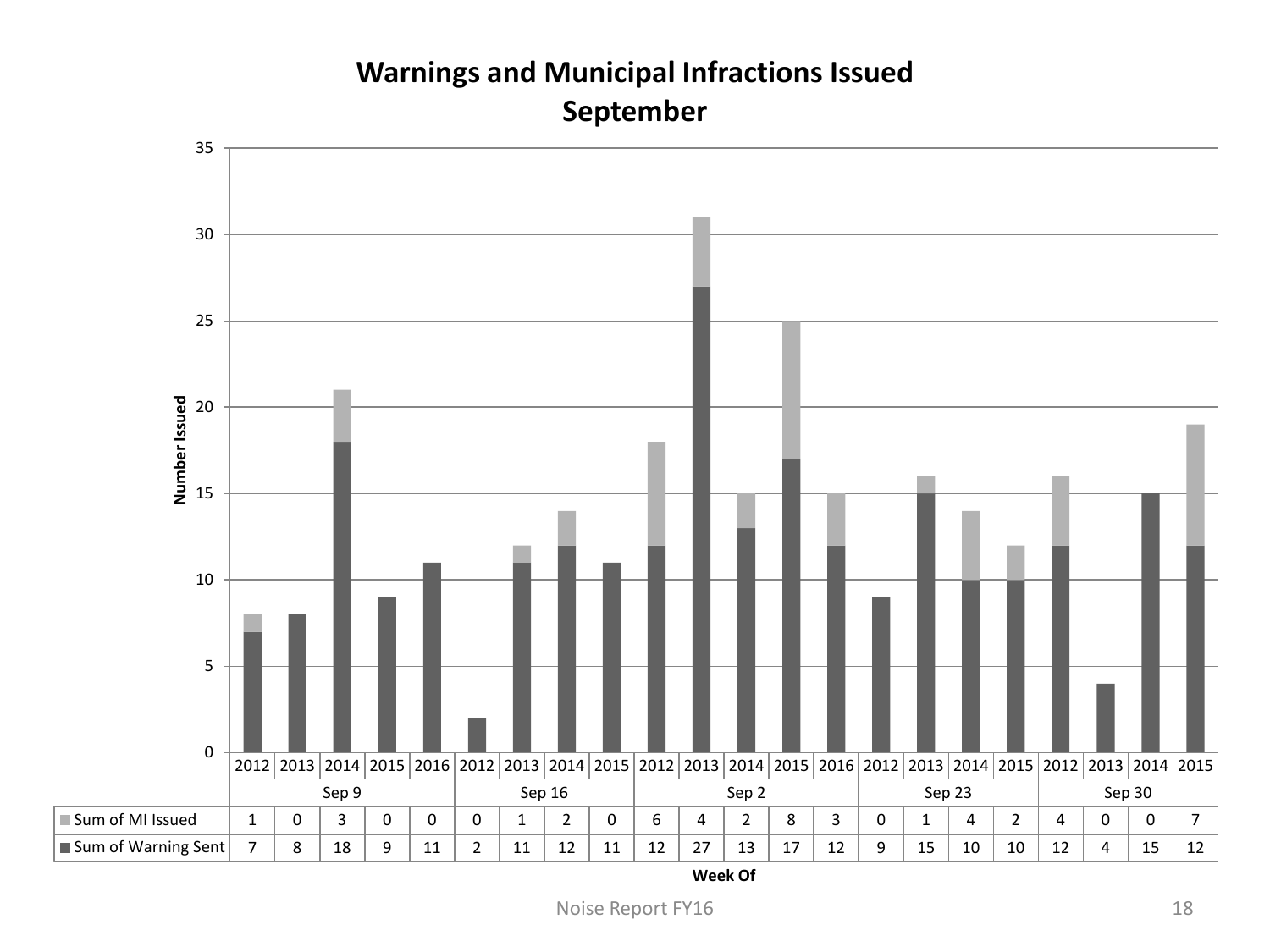#### **Warnings and Municipal Infractions Issued October**

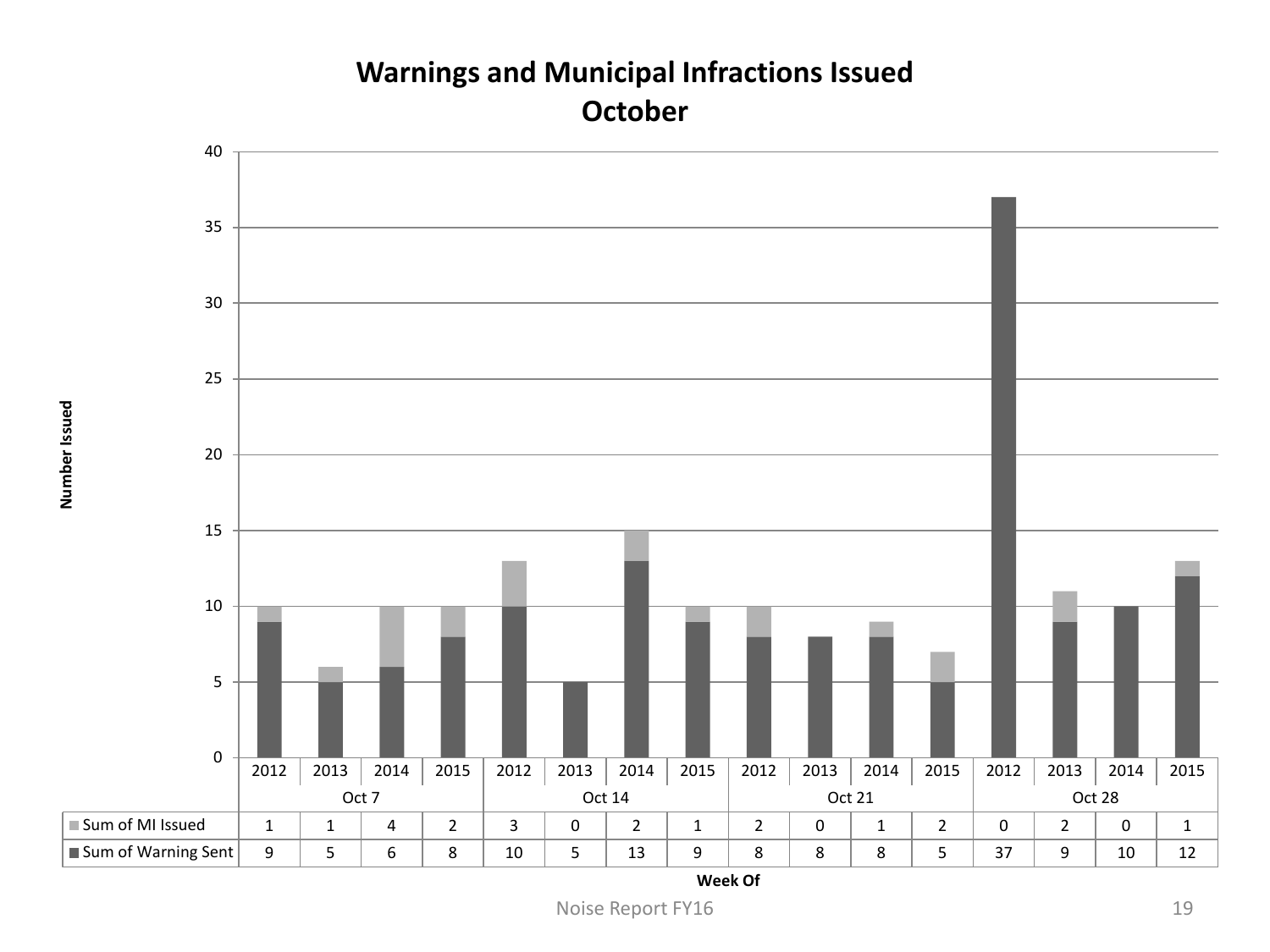#### **Warnings and Municipal Infractions Issued November**



**Week Of**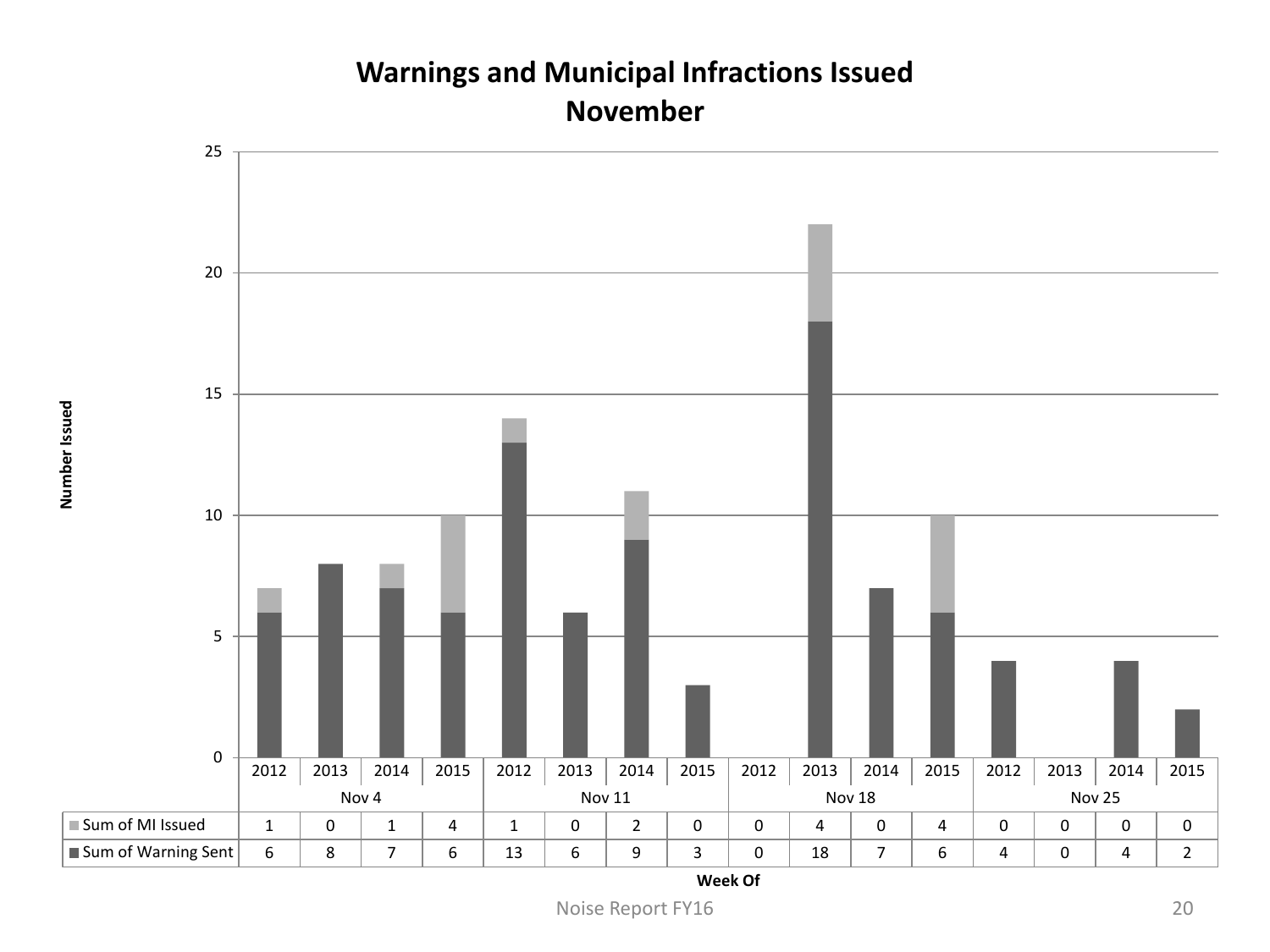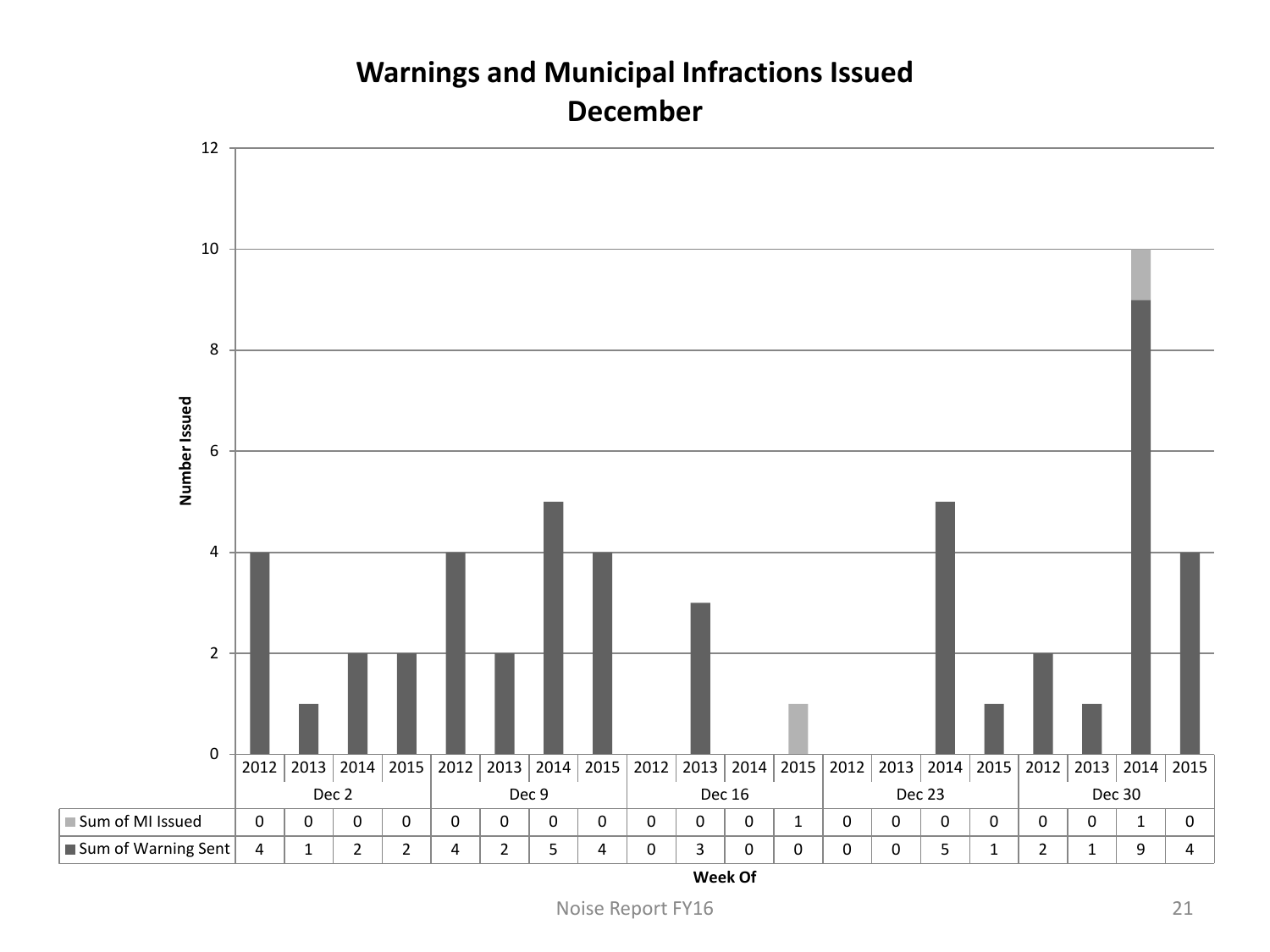

#### **Warnings and Municipal Infractions Issued January**

Number Issued **Number Issued**

Noise Report FY16 22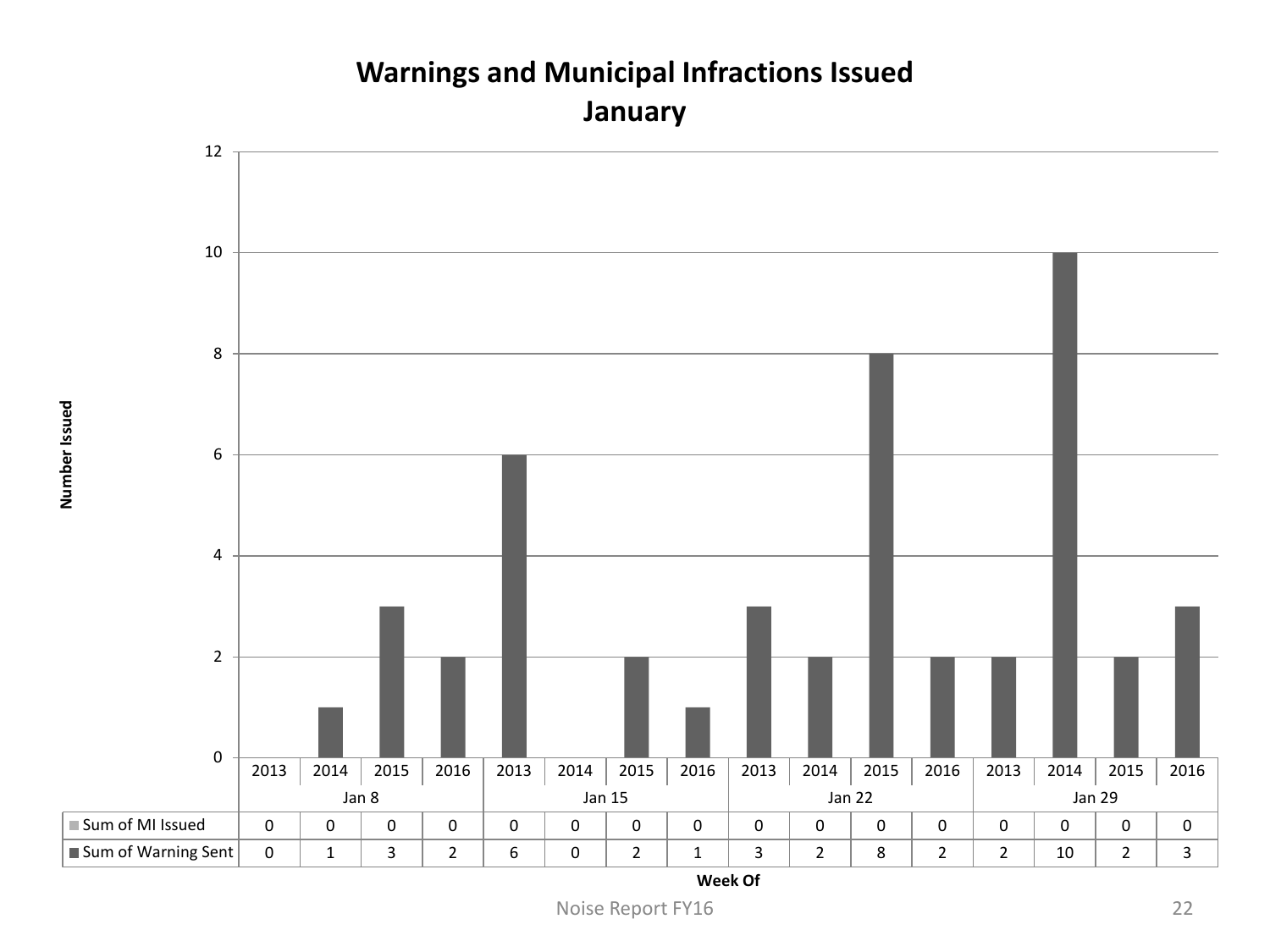

**Warnings and Municipal Infractions Issued**

**Week Of**

Noise Report FY16 23

Number Issued **Number Issued**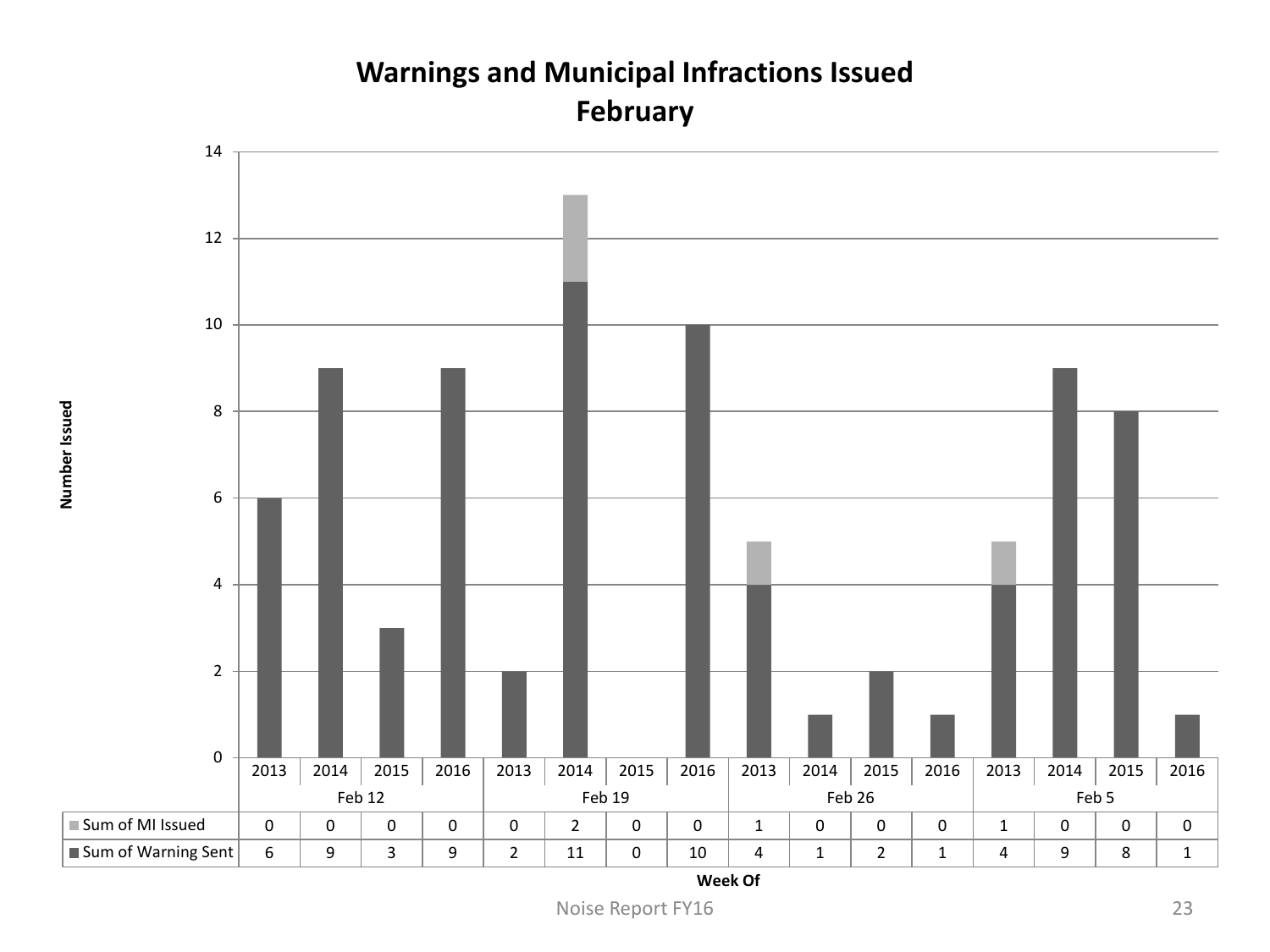#### **Warnings and Municipal Infractions Issued March**



**Week Of**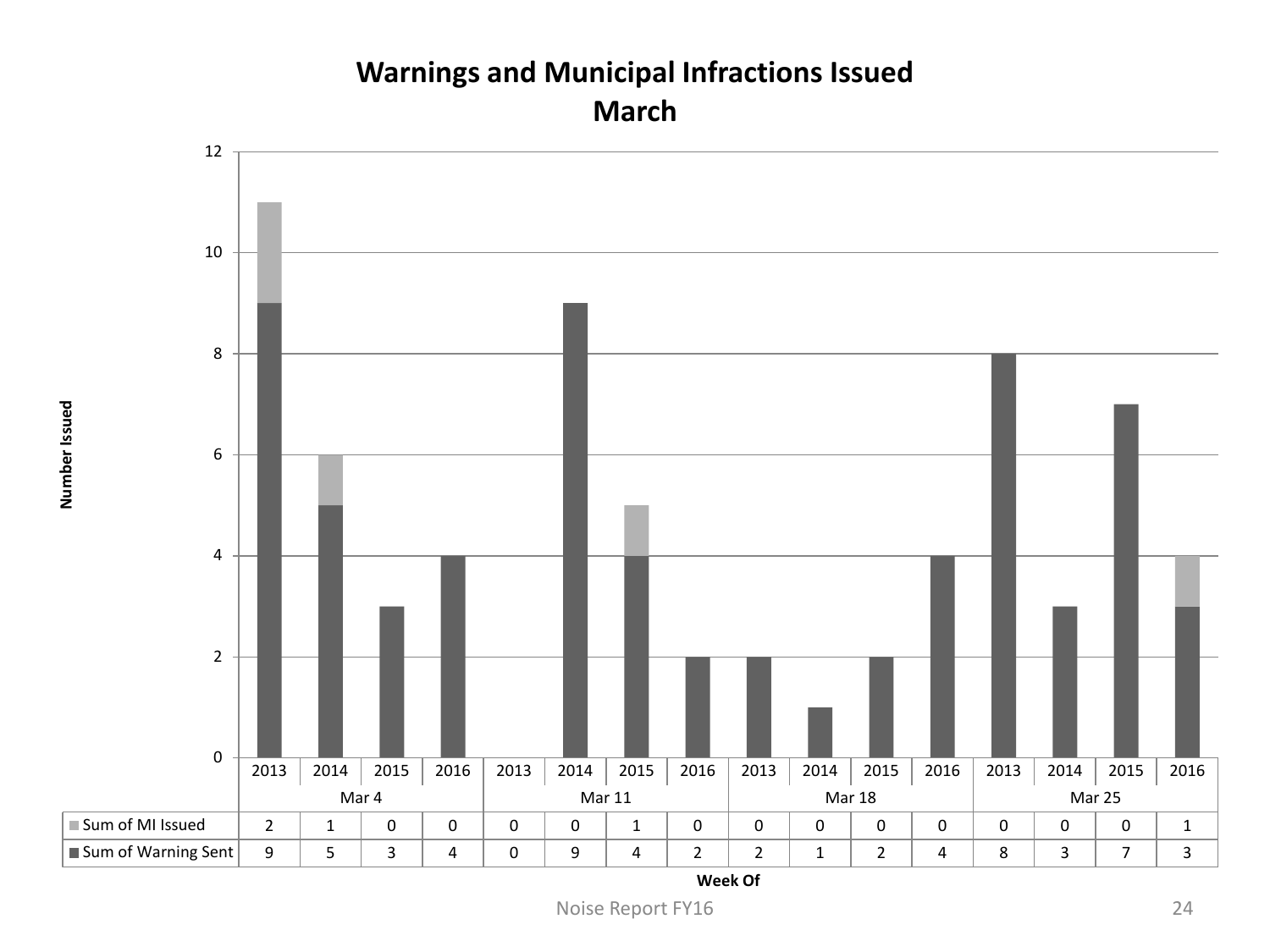

Number Issued **Number Issued**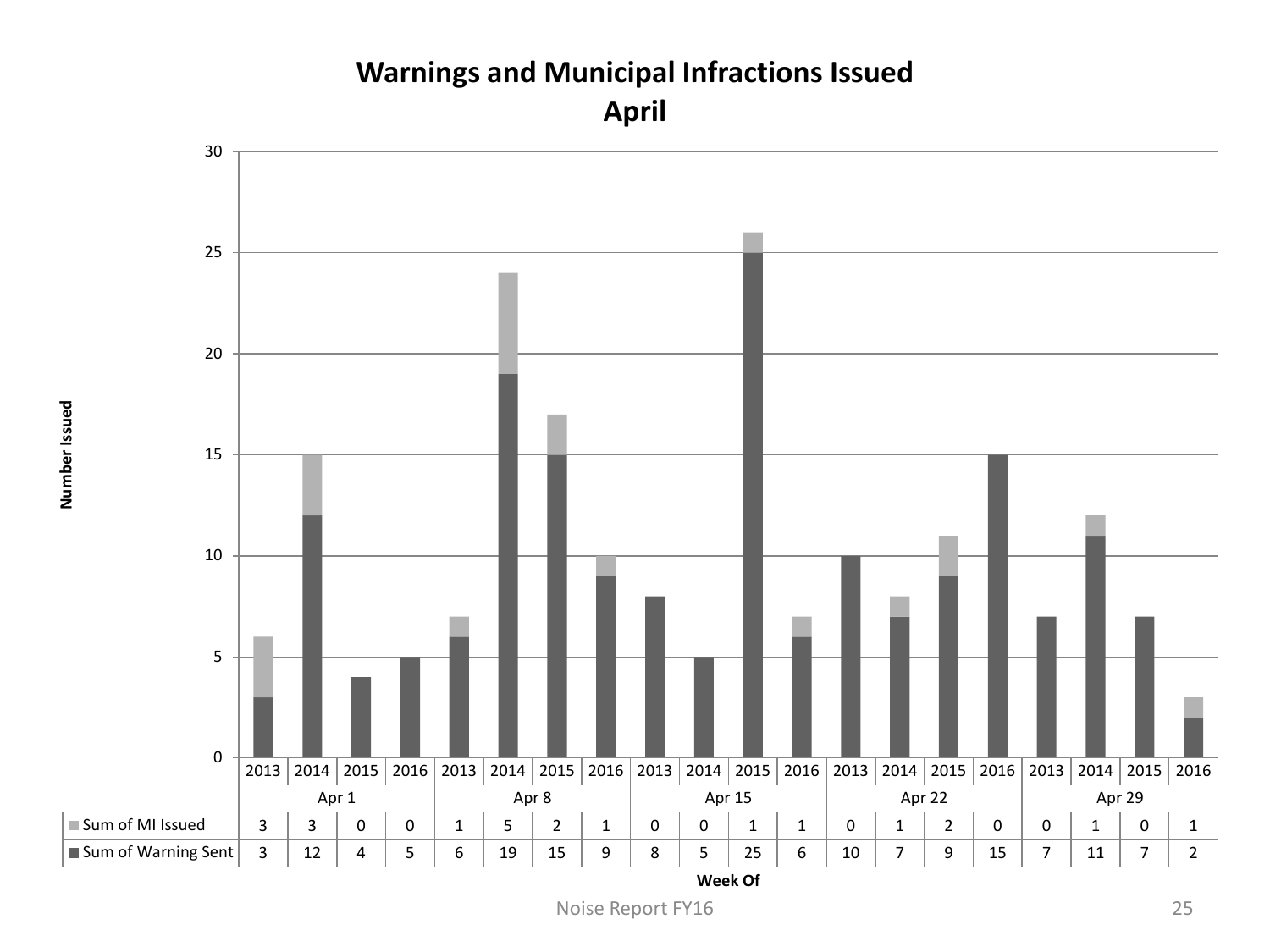## **Warnings and Municipal Infractions Issued**

**May**